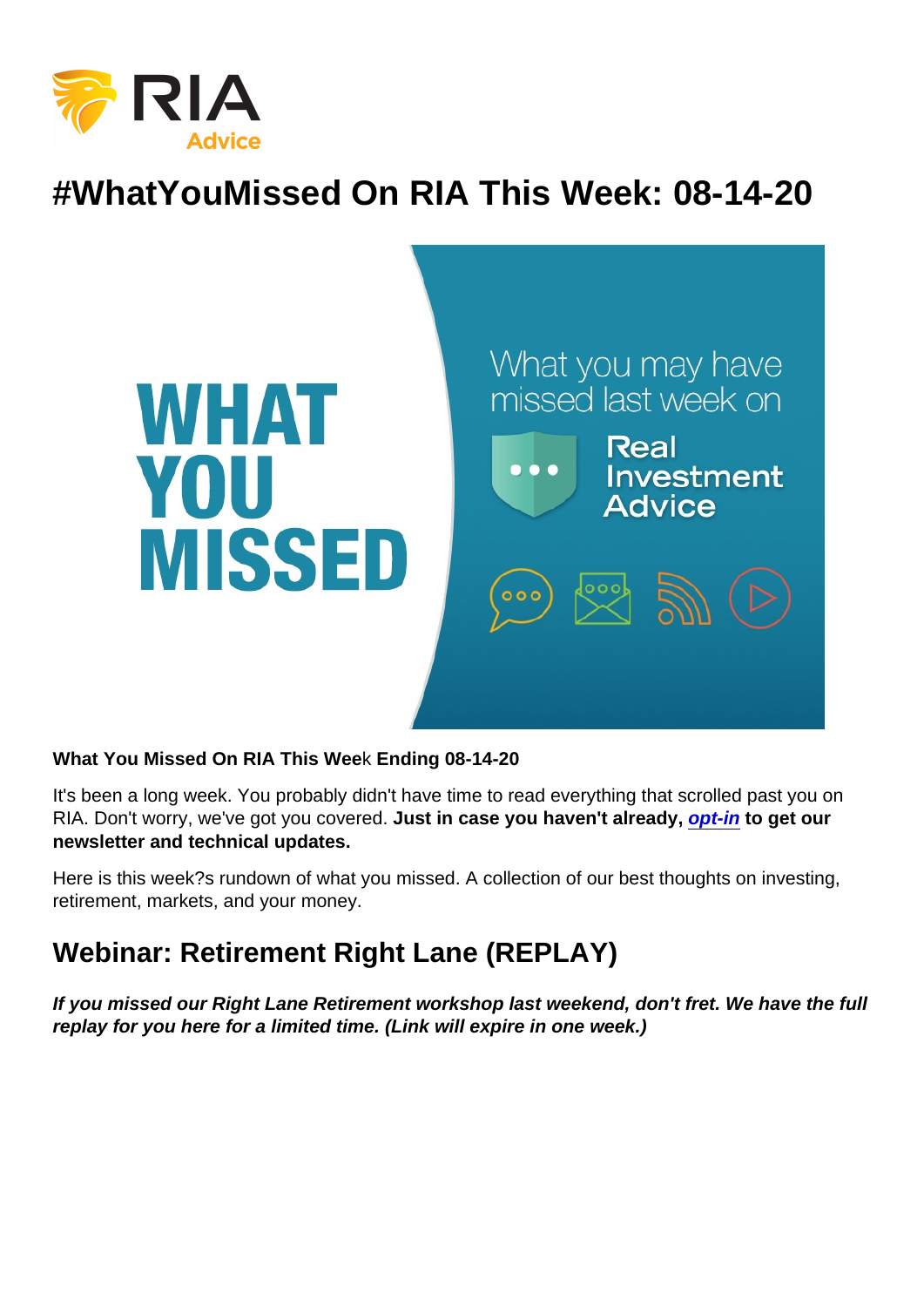# What You Missed This Week I n Blogs

Each week, the entire team at RIA publishes the research and thoughts behind the portfolio management strategy for our clients. The important focus is the risk. Risk is what could negatively impact our client's capital. If you missed our blogs last week, these are the risks we are watching now.

https://realinvestmentadvice.com/macroview-fed-wants-inflation-but-their-actions-aredeflationary/

https://realinvestmentadvice.com/justifiable-bullishness-or-is-it-willful-blindness/

https://realinvestmentadvice.com/technically-speaking-sp-3750-is-it-the-light-or-a-train/

https://realinvestmentadvice.com/the-decade-long-path-ahead-to-recovery-part-2 depression/

#### What You Missed In Our Newsletter

Each week, our newsletter covers important topics and events. Our technical review provides the basis of how we are positioning our client portfolios, what we expect to happen, and how to trade it.

\_\_\_\_\_\_\_\_\_\_\_\_\_\_\_\_\_\_\_\_\_\_\_\_\_\_\_\_\_\_\_\_\_\_\_\_\_\_\_\_\_\_\_\_\_\_\_\_\_\_\_\_\_\_\_\_\_\_\_\_\_\_\_\_\_\_\_\_\_\_\_\_\_\_\_\_\_\_\_\_

https://realinvestmentadvice.com/bulls-chant-into-a-megaphone-all-time-highs-08-08- 20/

## What You Missed: RIA Pro On Investing

RIA Pro is our premium investment service. At RIAPro we publish our analysis, research, and data.

\_\_\_\_\_\_\_\_\_\_\_\_\_\_\_\_\_\_\_\_\_\_\_\_\_\_\_\_\_\_\_\_\_\_\_\_\_\_\_\_\_\_\_\_\_\_\_\_\_\_\_\_\_\_\_\_\_\_\_\_\_\_\_\_\_\_\_\_\_\_\_\_\_\_\_\_\_\_\_\_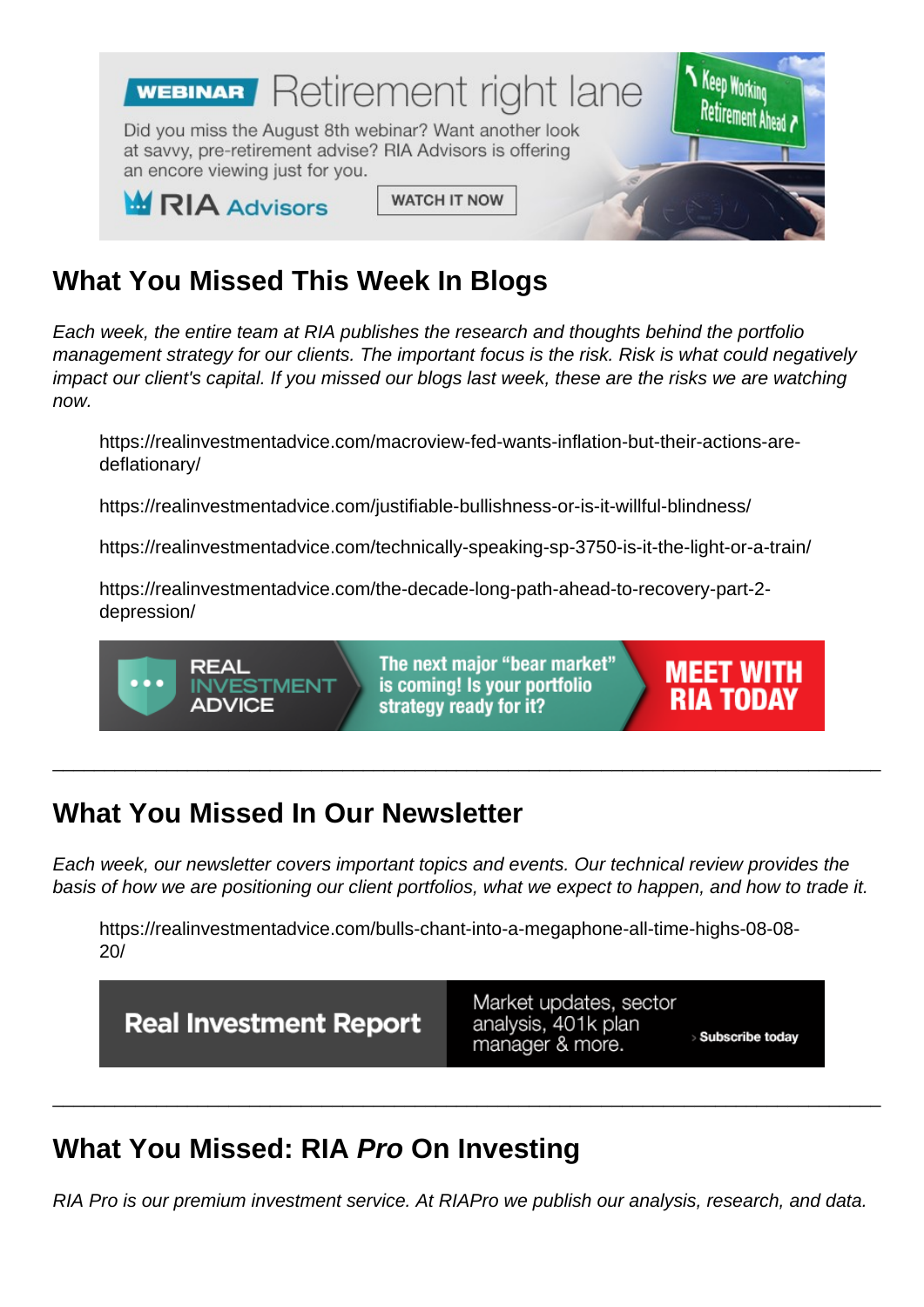[\(Click](https://riapro.net/register) [here](https://riapro.net/register) to try it now and get 30-days free) Just in case you are a DIY investor, this is the site for you. RIAPRO has all the tools, data, and analysis you need to build, monitor, and manage your own money.

https://realinvestmentadvice.com/tpa-analytics-top-10-buys-sells-08-11-20/

# The Best Of "The Real Investment Show"

Just in case, you didn't tune in last week. That's okay. Here are the best moments from the ["Real](https://www.youtube.com/channel/UCXVMMgEidXlrTM1coedg70A/videos) [Investment Show."](https://www.youtube.com/channel/UCXVMMgEidXlrTM1coedg70A/videos) Every week, we cover the topics that mean the most to you from investing, to markets, and your money.

\_\_\_\_\_\_\_\_\_\_\_\_\_\_\_\_\_\_\_\_\_\_\_\_\_\_\_\_\_\_\_\_\_\_\_\_\_\_\_\_\_\_\_\_\_\_\_\_\_\_\_\_\_\_\_\_\_\_\_\_\_\_\_\_\_\_\_\_\_\_\_\_\_\_\_\_\_\_\_\_

\_\_\_\_\_\_\_\_\_\_\_\_\_\_\_\_\_\_\_\_\_\_\_\_\_\_\_\_\_\_\_\_\_\_\_\_\_\_\_\_\_\_\_\_\_\_\_\_\_\_\_\_\_\_\_\_\_\_\_\_\_\_\_\_\_\_\_\_\_\_\_\_\_\_\_\_\_\_\_\_

Best Clips Of The Week Ending 08-14-20

https://www.youtube.com/watch?v=aK3IkWBlt6w&feature=youtu.be

#### What You Missed: Video Of The Week

Russia Covid Vaccine & Markets Not Participating

With markets pushing up on all-time highs, its only a small fraction of the market driving it there. What does that mean for investors who are trying to "beat the index."

https://www.youtube.com/watch?v=lqPslB3RvRk

#### What You Missed: Our Best Tweets

If you don't follow us on Twitter, that is where we drop some quick market, investing, and financial thoughts. However, just in case you missed it, here are a few from this past week you may enjoy. You may also enjoy the occasional snarky humor.

\_\_\_\_\_\_\_\_\_\_\_\_\_\_\_\_\_\_\_\_\_\_\_\_\_\_\_\_\_\_\_\_\_\_\_\_\_\_\_\_\_\_\_\_\_\_\_\_\_\_\_\_\_\_\_\_\_\_\_\_\_\_\_\_\_\_\_\_\_\_\_\_\_\_\_\_\_\_\_\_

Follow us on twitter @lanceroberts and @michaellebowitz.

https://twitter.com/LanceRoberts/status/1293501430280716294?s=20

https://twitter.com/michaellebowitz/status/1293863738811002880?s=20